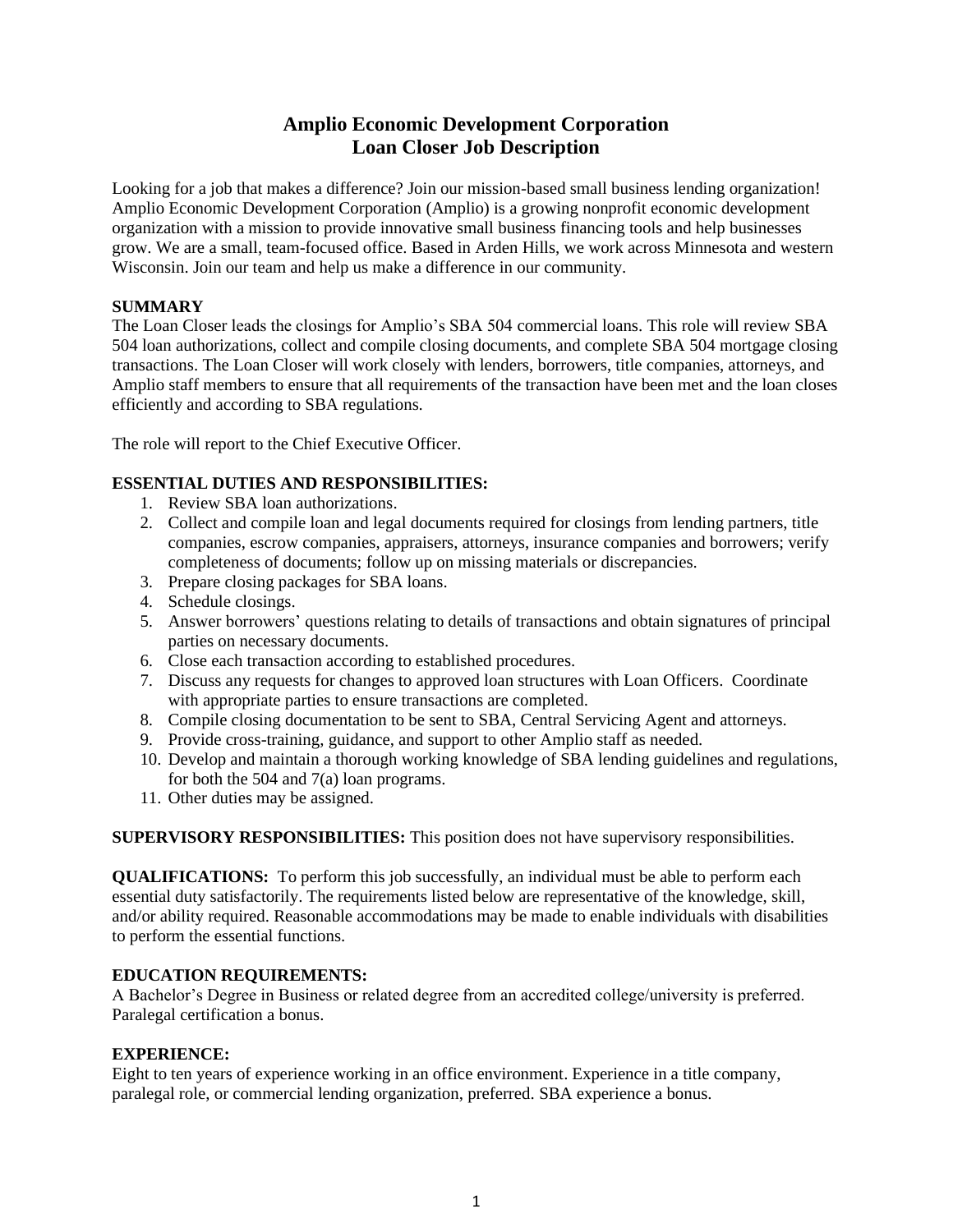# **KNOWLEDGE/SKILLS/ABILITIES:**

# Technical Skills:

Knowledge of basic and specialized business software such as Word and Excel required. Knowledge of commercial lending procedures preferred. Experience with SBA 7(a) or 504 loan closing a bonus.

### Communication Skills

Strong verbal and written communication skills, including the ability to draft reports and correspondence, and respond appropriately to clients, business representatives, and other employees. Strong customer service and interpersonal skills.

### Management Skills

Ability to provide guidance to other team members to cross-train and enhance organizational learning; ability to lead project teams, delegate work, set realistic goals, and manage collaborative work processes.

### Quality Focus

Holds high standards for accomplishment. Works with precision so minimal mistakes are made, gives clients and fellow employees exactly what they had in mind, and catches and tactfully corrects mistakes of others

### Critical Thinking Skills

Reasons and reflects on the project at hand, has the ability to understand implications of actions, and seeks and applies relevant information for each project and applies to problem or situation.

### Learning Orientation

Maintains current skills and abilities; able to identify when they do not have complete knowledge for a given situation and seeks assistance; actively pursues further learning; learns from mistakes.

#### Visioning and Idea Generation

Is able to generate a number of different approaches to one problem and develop ideas about how each approach would affect the company, the client, or the project.

#### Integrity/Trust

Communication and interactions are clear, consistent, appropriate, and honest. Communication about concerns is direct and timely. Commitments are kept. Responsibility for actions is accepted.

#### Service:

Demonstrates an understanding of Amplio's service standards and strives to achieve them; treats all clients and co-workers with dignity and respect at all times.

# Teamwork:

Builds cohesiveness and pride within the team; promotes effective working relations and works collaboratively as part of the larger team to facilitate Amplio's ability to meet its overall goals and objectives and the goals of its clients.

#### Respect for Others:

Takes actions that indicate a consideration for others and being aware of the impact of one's behavior on others; demonstrates respect for diverse backgrounds of all clients and coworkers.